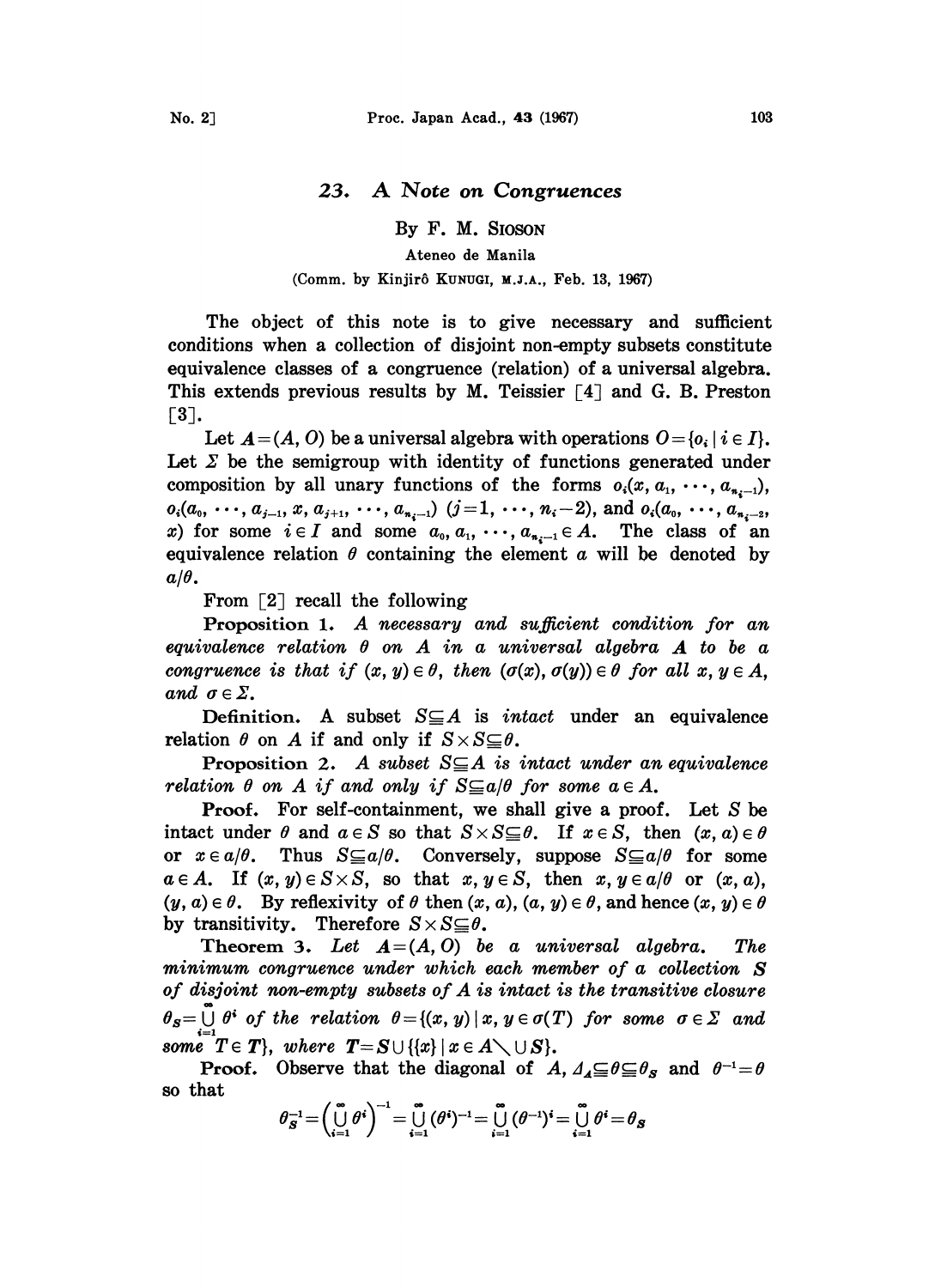104 **F.M. SIOSON F.M. SIOSON Vol. 43**,

and  $\theta_s \theta_s = \left(\bigcup_{i=1}^s \theta^i\right) \left(\bigcup_{i=1}^s \theta^i\right) = \bigcup_{i=1}^s \theta^{i+1} \subseteq \theta_s$ . Thus  $\theta_s$  is an equivalence relation. Observe that  $(x, y) \in \theta_s$  if and only if there exists  $a_1, a_2$ , relation. Observe that  $(x, y) \in \theta_S$  if and only if there exists  $a_1, a_2, \dots, a_m \in A$  ( $m \ge 2$ ), and  $\sigma_1, \sigma_2, \dots, \sigma_{m-1} \in \Sigma$  such that  $x = a_1, y = a_m$ , and  $a_i, a_{i+1} \in \sigma_i(T)$   $(i=1, \cdots, m-1)$  for some  $T \in T$ . Hence  $\sigma(x) = \sigma(a_1)$ ,  $\sigma(y) = \sigma(a_m)$ , and  $\sigma(a_i)$ ,  $\sigma(a_{i+1}) \in \sigma \sigma_i(T)$  for any  $\sigma \in \Sigma$ . Since  $\sigma \sigma_i \in \Sigma$ , then  $(\sigma(x), \sigma(y)) \in \theta_s \cdot \theta_s$  is therefore a congruence.

Now, let  $\phi$  be any congruence of  $\boldsymbol{A}$  under which each member of S is intact. Suppose  $(x, y) \in \theta$  so that  $x = \sigma(s)$  and  $y = \sigma(t)$  for some s,  $t \in T$ , and some  $T \in T$ . If  $T \in S$ , then  $(s, t) \in \phi$  and hence  $(\sigma(s), \sigma(t)) = (x, y) \in \phi$ . On the other hand, if  $T = \{x\}$ , then  $(x, y) \in A$ . and hence  $(x, y) \in \phi$ . Thus in any case,  $\theta \subseteq \phi$  and therefore  $\theta_s \subseteq \phi$ . This shows that  $\theta_s$  is minimum.

Definition. A subset  $S \subseteq A$  is *full* for a relation  $\theta$  on A if and only if  $(x, y) \in \theta$  and  $x \in S$  implies  $y \in S$ .

Proposition 4. A subset  $S \subseteq A$  is full for an equivalence relation  $\theta$  on  $A$  if and only if  $S = \bigcup x/\theta$ .

**Proof.** Suppose that S is full for  $\theta$ . Then obviously,  $S \subseteq \bigcup x/\theta$ . If  $y \in \bigcup x/\theta$ , so that  $y \in s/\theta$  or  $(s, y) \in \theta$  for some  $s \in S$ , then  $y \in S$ . Whence  $S = \bigcup x/\theta$ .

Conversely, suppose  $S = \bigcup x/\theta$ . Let  $x, s \in A$  with  $(x, s) \in \theta$  and  $s \in S$ . Then  $x/\theta \cap y/\theta \neq \emptyset$  and hence  $x/\theta = s/\theta$  or in other words,  $x \in S$ .

Theorem 5. The maximum congruence for which each element of a collection  $S$  of non-empty disjoint subsets of  $A$  in a universal algebra A is full is the relation  $\theta^s$  such that  $(x, y) \in \theta^s$  if and only if for each  $S \in S$ ,  $\sigma(x) \in S$  is equivalent to  $\sigma(y) \in S$  for all  $\sigma \in \Sigma$ . If  $\theta = \bigcup S \times S \cup (A \setminus \bigcup S) \times (A \setminus \bigcup S)$ , then  $\theta^S = \{(x, y) \mid (\sigma(x), \sigma(y)) \in \theta \text{ for }$ all  $\sigma \in \Sigma$ .

**Proof.** Obviously,  $\theta^s$  is reflexive, symmetric, and transitive and hence, an equivalence relation. Let  $\sigma \in \Sigma$  and suppose  $(x, y) \in \theta^s$ . For each  $\sigma' \in \Sigma$  note that  $\sigma' \sigma \in \Sigma$ . Hence, for all  $S \in S$ ,  $\sigma' \sigma(x) \in S$  if and only if  $\sigma'\sigma(y) \in S$  for all  $\sigma' \in \Sigma$ . Thus,  $(\sigma(x), \sigma(y)) \in \theta^s$  and  $\theta^s$  is a congruence, by Proposition 1.

Note, if for each  $S \in S$ ,  $\sigma(x) \in S$  is equivalent to  $\sigma(y) \in S$  for all  $\sigma \in \Sigma$ , then  $(\sigma(x), \sigma(y)) \in \theta$  for all  $\sigma \in \Sigma$ . The converse also holds. Observe that if  $(x, y) \in (A \setminus \cup S) \times (A \setminus \cup S)$ , then the sentence ' $\sigma(x) \in S$ is equivalent to  $\sigma(y) \in S'$  is trivially true, since both antecedent and consequent are false.

Now, let  $\theta$  be a congruence of  $\boldsymbol{A}$  for which each member of S is full. If  $(x, y) \in \theta$ , then  $(\sigma(x), \sigma(y)) \in \theta$  for all  $\sigma \in \Sigma$ . Hence, for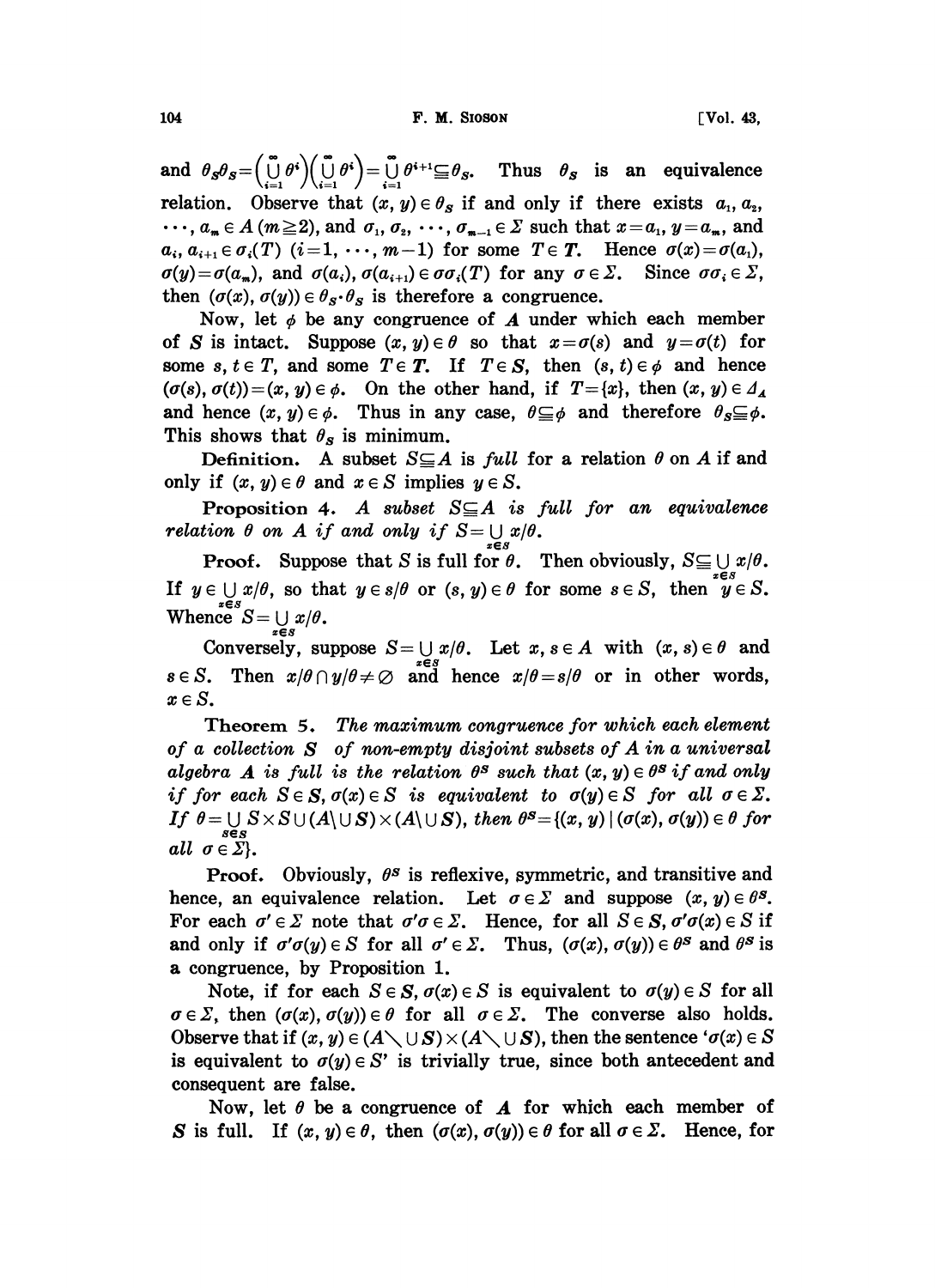each  $S \in S$ ,  $\sigma(x) \in S$  if and only if  $\sigma(y) \in S$  for all  $\sigma \in \Sigma$ . This means that  $(x, y) \in \theta^s$  and therefore  $\theta \subseteq \theta^s$ . Thus,  $\theta^s$  is the maximum congruence of A for which each member of the collection S is full.

Proposition 6. Let  $S$  be a collection of disjoint non-empty subsets of a set A. S are classes of an equivalence relation  $\theta$  on A if and only if each  $S \in S$  is both intact under and full for  $\theta$ .

**Proof.** Observe that a class of an equivalence relation  $\theta$  on A is always intact under and full for  $\theta$ . Suppose  $S \in S$  is full for an equivalence relation  $\theta$  on A. Then  $S = \bigcup_{x \in S} x/\theta$ . If, in addition, S. also is intact under  $\theta$ , then  $S \subseteq s/\theta$  for some  $s \in S$ . Whence,  $S = s/\theta$ .

Remarks. Note that any non-empty subset  $S$  of  $A$  in a universal algebra A is intact under the congruence  $A \times A$  of A, so that the family  $L_S$  of all congruences of  $A$  under which each member  $S$  of  $S$ is intact is non-empty. In fact,  $\theta_{\rm s} = \cap L_{\rm s}$ . In particular,  $\theta_{\rm s} = \cap L_{\rm s}$ . Moreover,  $\theta_{\mathcal{S}} = \bigcap \{\theta_{\{\mathcal{S}\}} \mid S \in \mathcal{S}\}.$ 

Similarly, any non-empty subset  $S$  of  $A$  is full for the congruence  $\Delta_A = \{(x, x) \mid x \in A\}$  of A, so that the family  $L^s$  of all congruences of A for which each member S of S is full is non-empty and  $\theta^s = \bigvee L^s$ . Observe, however, that  $\theta^s$  is not necessarily equal to  $\bigcap {\theta^{(s)}} | S \in S \}$ where  $\theta^{\{S\}} = \bigvee L^{\{S\}}$ , although, generally,  $\theta^S \subseteq \bigcap {\{\theta^{\{S\}} \mid S \in S\}}$ . On the other hand, observe that  $L^s = \bigcap \{L^{(s)} | S \in S\}.$ 

Theorem 7. Both  $L_{[s]}$  and  $L^{[s]}$  are complete sublattices of the lattice of congruences  $L(A)$  of a universal algebra  $A$  for each subset  $S \subseteq A$ .

**Proof.** If  $\theta_j \in L_{(s)}$  for each  $j \in J$ , so that  $S \times S \subseteq \theta_j$  for each **Proof.** If  $\theta_j \in L_{[s]}$  for each  $j \in J$ , so that  $S \times S \subseteq \theta_j$ :<br>  $j \in J$ , then  $S \times S \subseteq \bigcap_{i \in J} \theta_i$ . Hence  $\bigcap_{i \in J} \theta_i \in L_{[s]}$ . Similarly, if for each  $j \in J$ , then the minimal congruence of A that contains their union  $\bigcup_{i\in J} \theta_i$  also contains  $S\times S$ . Whence,  $\bigvee_{j\in J} \theta_j \in L_{(S)}$ .

Let  $\theta_j \in L^{(s)}$  for each  $j \in J$ . Then, if  $(x, y) \in \bigcap_{j \in J} \theta_j$  and  $x \in S$ , we have  $(x, y) \in \theta_i$  and  $x \in S$  for each  $j \in J$ . This implies that  $y \in S$  for all  $j \in J$  and therefore  $\bigcap_{i} \theta_j \in L^{(s)}$ . If  $(x, y) \in \bigvee_{i} \theta_j$  and  $x \in S$ , so that for some elements  $a_i \in A$ ,  $(a_i, a_{i+1}) \in \theta_{j_i}$ ,  $(i=1, 2, \cdots, n-1)$  with  $x = a_j$ and  $y=a_n$ , then (by repeated application of the hypothesis)  $a_i \in S$ for  $i=1, 2, \dots, n$ . Hence,  $y \in S$  and  $\bigvee_{j \in J} \theta_j \in L^{\{S\}}$ .

Corollary 8. For each collection S of non-empty disjoint subsets of  $A$  in a universal algebra  $A$ , both  $L_S$  and  $L^S$  are complete sublattices of the congruence lattice  $L(A)$  of the algebra.

**Proof.** This result follows from the observation that  $L_s = \cap$  ${L_{(s)}} S \in S$  and  $L^s={L^{(s)}} S \in S$  and the fact that the intersection of any family of complete lattices is a complete lattice.

Theorem 9. The following conditions are equivalent for any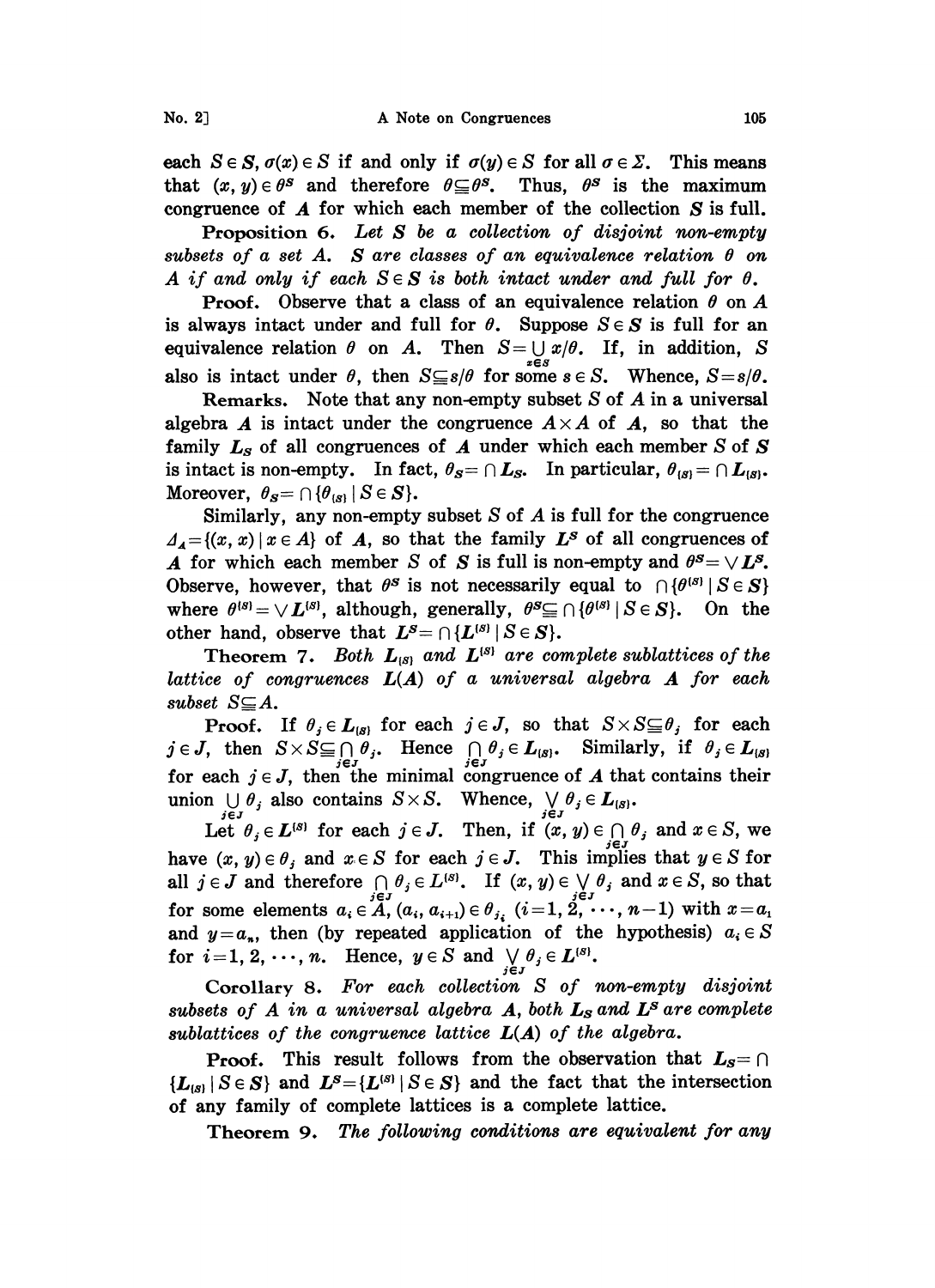collection S of non-empty disjoint subsets of A in <sup>a</sup> universal algebra A:

- $(1)$  S consists of equivalence classes of some congruence of A;
- (2) every  $S \in S$  is full for the congruence  $\theta_{S}$ ;
- $(3)$   $\theta_s \subseteq \theta^s$ ;
- (4) every  $S \in S$  is intact under the congruence  $\theta^s$ ;
- (5) if  $\sigma(S_j) \cap S_k \neq \emptyset$ , then  $\sigma(S_j) \subseteq S_k$  for all  $\sigma \in \Sigma$  and  $S_j$ ,  $S_k \in S$ .

**Proof.** (1) implies (2). Suppose  $S$  are equivalence classes of a congruence  $\theta$  of A. This implies that each  $S \in S$  is intact under  $\theta$  and hence  $\theta_s \subseteq \theta$  by Theorem 3. Let  $S \in S$ . If  $(x, y) \in \theta_s$  and  $x \in S$ , then also  $(x, y) \in \theta$  and  $x \in S$ , and hence  $y \in S$ . Condition (2) then follows, since  $S \in S$  is arbitrary.

(2) implies (3). The relation  $\theta_s \subseteq \theta^s$  holds, since  $\theta^s$  is the maximum congruence of  $A$  for which each  $S \in S$  is full.

(3) implies (4). For each  $S \in S$ , it is clear that  $S \times S \subseteq \theta_s \subseteq \theta^s$ .

(4) implies (1). Each  $S \in S$  is naturally full for  $\theta^s$  and by hypothesis is also intact under  $\theta^s$ . Therefore, each  $S \in S$  is an equivalence class of the congruence  $\theta^s$  (by Proposition 6).

(4) implies (5). By the preceding argument, each  $S \in S$  is an equivalence class of the congruence  $\theta^s$ . Thus, for all  $x, y \in S_i \in S$ , we have  $(\sigma(x), \sigma(y)) \in \theta^s$  for all  $\sigma \in \Sigma$ . This means that  $\sigma(S_i) \times \sigma(S_i)$  $\subseteq \theta^s$ . Since  $S_j$  is arbitrary, then each  $\sigma(S_j)$  is intact under  $\theta^s$ . Hence, if  $\sigma(S_i) \cap S_k \neq \emptyset$  (remembering that  $S_k$  is an equivalence class of  $\theta^s$ , then  $S_k$  must be precisely the equivalence class of  $\theta^s$  that contains  $\sigma(S_i)$ .

(5) implies (4). Let S be an arbitrary element of S and suppose  $x, y \in S$  and  $\sigma \in \Sigma$ . For each  $S' \in S$ , if  $\sigma(x) \in S'$ , so that  $\sigma(S) \cap S' \neq \emptyset$ , then  $\sigma(S) \subseteq S'$  (by hypothesis (5)). Hence  $\sigma(x) \in S'$ . By symmetry, we also have, if  $\sigma(y) \in S'$ , then  $\sigma(x) \in S'$ . Together, we have,  $\sigma(x) \in S'$ is equivalent to  $\sigma(y) \in S'$  for  $S' \in S$ . Whence,  $(x, y) \in \theta^s$ . We have thus shown that  $S \times S \subseteq \theta^s$  for all  $S \in S$  or in other words, each  $S \in S$  is intact under  $\theta^s$ .

Theorem 10. Let S be a family of non-empty disjoint subsets of  $A$ . If the members of  $S$  are equivalence classes of a congruence of A, then  $\theta_{\rm s}(\theta^{\rm s})$  is the minimum (maximum) congruence of A which has the family S as equvialence classes.

**Proof.** Since each  $S \in S$  is full for the congruence  $\theta^s$  (by Theorem 5), then  $S = \bigcup_{k=1}^{\infty} x/\theta^s$ . On the other hand, since the members of S are equivalence classes of a congruence, then (by Theorem 9), each  $S \in S$  is also intact under  $\theta^s$ , that is to say,  $S = s/\theta^s$  for each  $S \in S$ and  $s \in S$ .

Similarly, by Theorem 9, each  $S \in S$  is full for the congruence